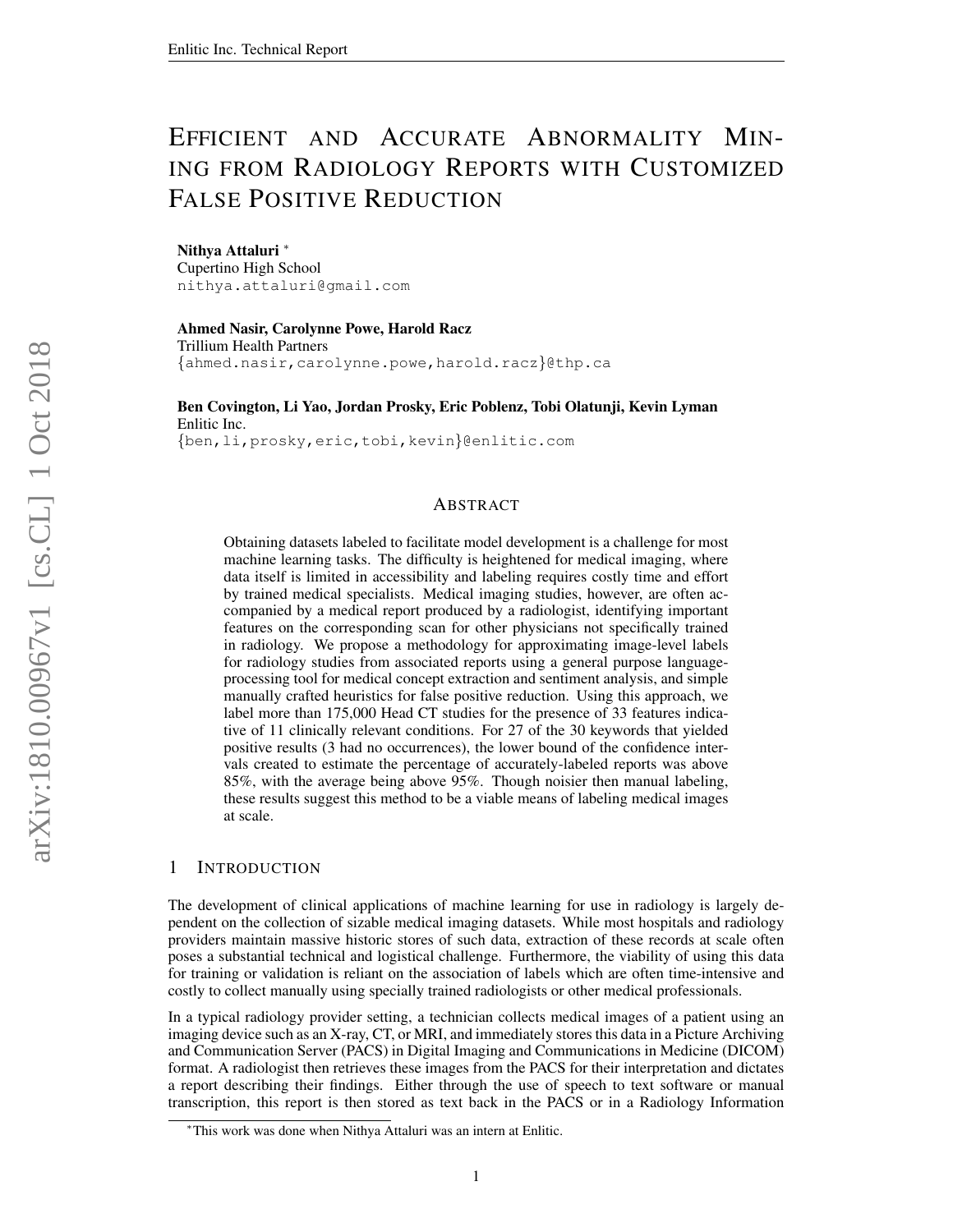System (RIS) or Electronic Health Record (EHR). The intent of this report is to assist a referring physician or other medical professional untrained in radiology to make an informed diagnosis; as such, it ideally serves as a credible source of information regarding the presence or absence of visual patterns in the associated images.

Given the high cost associated with manual labeling of medical images for model development, there is high utility in automating or semi-automating this process. As DICOM image data is often quite large and slow to pull from an actively-used PACS in volume, this utility is further compounded if a label can be generated in advance of image extraction for case selection and prioritization. Here, we propose the usage of a software pipeline utilizing Natural Language Processing (NLP) to approximate study-level labels for radiology images from the associated reports. This pipeline first identifies and extracts entities of clinical interest using an open source tool with a built-in mechanism that assumes the affirmation or negation of each entity via sentiment analysis. These entities are then passed through a layer of hand-crafted and clinically inspired heuristics for false positive reduction. Using this pipeline, we identify 33 terms mapped to 11 distinct clinical findings in head CT reports as a proxy for labeling the associated images.

The methodology described herein was developed and validated alongside Trillium Health Partners (THP), a large community hospital system in Canada. As part of a study approved by THP's reseach ethics board, THP provided 176,380 radiology reports corresponding to Head CT studies interpreted at two hospital sites over 10 years. All data used for this study was reviewed and approved as deidentified by THPs privacy team prior to analysis.

# 2 RELATED WORK

Natural Language Processing (NLP) has been widely applied to various clinical problems with varying results [\(Wang et al., 2017;](#page-12-0) [Karimi et al., 2017;](#page-11-0) [Lakhani et al., 2018\)](#page-11-1). Over the last two decades, a number of domain-specific information extraction tools have been developed to make large volumes of clinical text more usable for downstream clinical analyis tasks. The Radiology Analysis tool (RADA) extracts medical concepts through a specialized glossary of domain concepts, attributes, and predefined grammar rules [\(Johnson et al., 1997\)](#page-11-2). Breast Imaging Reporting and Data System (BI-RADS) [\(Nassif et al., 2009\)](#page-12-1) uses a specialized lexicon, syntax analyzer, concept finder, and negation detector to extract information from Mammography reports. Medical Language Extraction and Encoding System (MEDLEE) extracted clinically significant information from reports using a controlled vocabulary and grammatical rules [\(Sevenster et al., 2012\)](#page-12-2). The Lexicon Mediated Entropy Reduction (LEXIMER) system extracts phrases with important findings through lexiconbased hierarchical decision trees [\(Kalra et al., 2004\)](#page-11-3). Clinical Text Analysis and Knowledge Extraction System (cTAKES) from Mayo Clinic provides a dictionary-based named-entity recognizer by extracting matching concepts from the Unified Medical Language System (UMLS) Metathesaurus [\(Savova et al., 2010\)](#page-12-3). Other commonly used UMLS dictionary-based tools include Health Information Text Extraction (HITEx) from Brigham and Womens Hospital and Harvard Medical School [\(Goryachev et al., 2006\)](#page-11-4) and MetaMap from National Library of Medicine [\(Aronson & Lang, 2010a\)](#page-10-0) which was the primary tool used in our work.

As noted in a 2013 Stanford paper [\(Hassanpour & Langlotz, 2016\)](#page-11-5), although these dictionary, vocabulary, lexicon or rule-based methods generally have high precision, they suffer from an unacceptably high proportion of false positives (low recall and low generalizability) when extracting significant findings or labels for downstream machine learning tasks from radiology reports. This may largely be due to the lexical complexity [\(Huesch et al., 2018;](#page-11-6) [Zech et al., 2018\)](#page-12-4) and idiosynracies of radiology report generation between radiologists, and across institutions [\(Hassanpour & Langlotz, 2016\)](#page-11-5) and geographies as well as non-standard use of abbreviations, conjunctions, misspellings, important exclusions, differentials, suggestions, and expressions of uncertainty in radiology reports.

A number of interesting approaches have been proposed to tackle different aspects of this complex problem. Negation detection has become an important area of focus leading to the development of tools such as NegEx [\(Chapman et al., 2001b;](#page-11-7) [2013;](#page-11-8) [2001a\)](#page-10-1) that finds 'negation triggers' in clinical text and identifies the concepts or entities within the scope of the trigger. MetaMap, cTakes, and other lexicon-based tools now integrate NegEx in their pipelines [\(Aronson & Lang, 2010a;](#page-10-0) [Savova](#page-12-3) [et al., 2010\)](#page-12-3). NegBio [\(Peng et al., 2018\)](#page-12-5) utilizes patterns on universal dependencies to identify the scope of triggers that are indicative of negation or uncertainty, compareing favorably to NegEx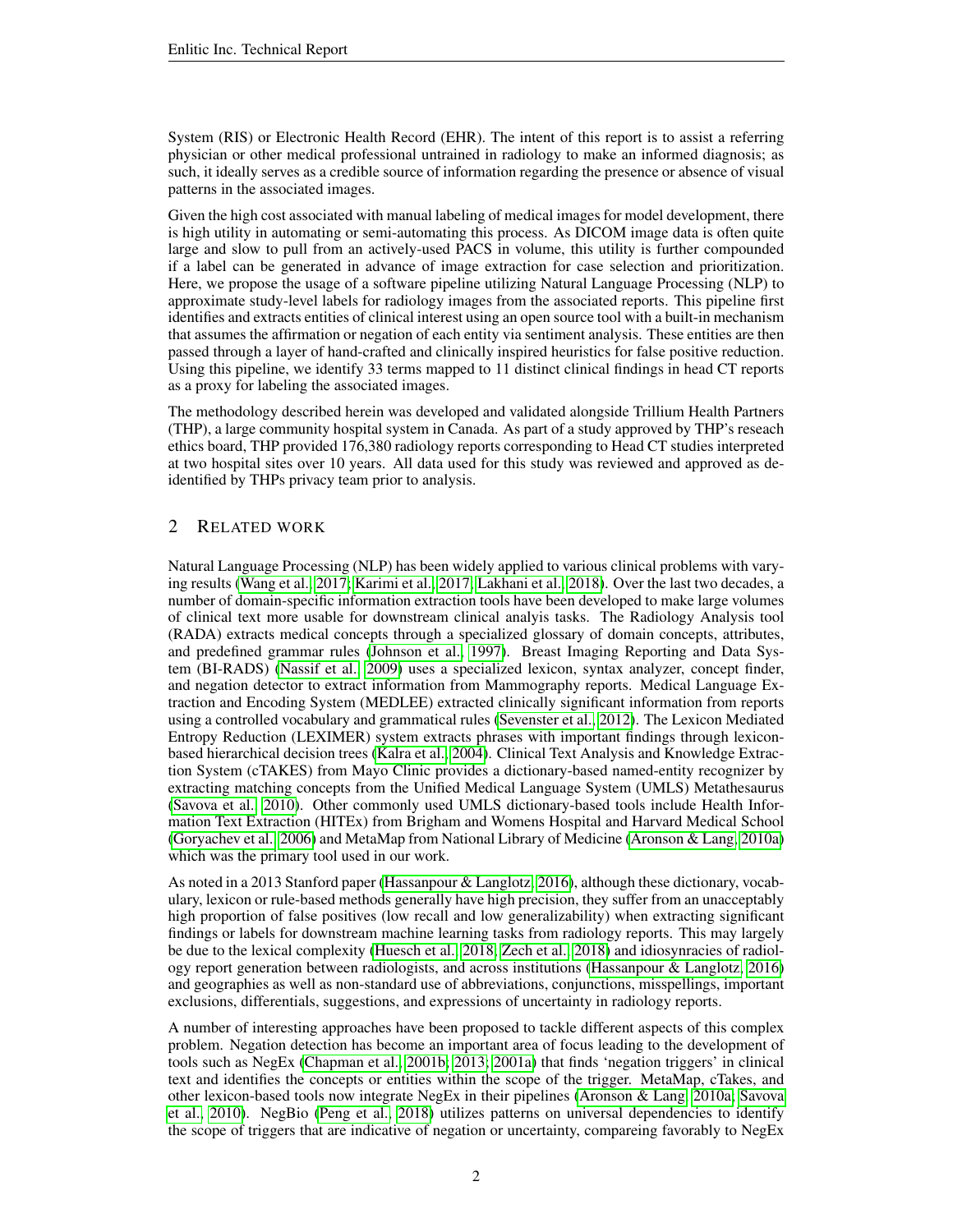(an average of 9.5 percent improvement in precision and 5.1 percent in F1score). A number of alogrithms such as DEEPEN, PyConText, and SynNeg [\(Mehrabi et al., 2015;](#page-11-9) [Tanushi et al., 2013\)](#page-12-6) as well as recent implementations of existing tools like cTakes and MetaMap extend or improve on NegEx performance, also tackling different aspects of the false positive problem such as uncertainty and status detection [\(Aronson & Lang, 2010b;](#page-10-2) [Savova et al., 2010\)](#page-12-3).

The lack of robust ambiguity resolution is another major weakness of traditional tools where an entity maps to several terms or concepts in the lexicon. While traditional approaches used rules and scoring systems to rank and select candidate mappingsAronson  $\&$  Lang [\(2010a\)](#page-10-0), the dominant approach to solving this problem is context-sensitive entity extraction (Word-Sense Disambiguation[\)Finkel et al.](#page-11-10) [\(2004\)](#page-11-10) through the use of neural embeddings and sequence models leveraging the power of deep learning or probilistic model[sChen et al.](#page-11-11) [\(2018\)](#page-11-11); [Esuli et al.](#page-11-12) [\(2013\)](#page-11-12); [Gehrmann et al.](#page-11-13) [\(2018\)](#page-11-13); [Wu et al.](#page-12-7) [\(2017\)](#page-12-7). These methods, when used individually or in combination with traditional approache[sXia et al.](#page-12-8) [\(2013\)](#page-12-8) led to cleaner concept extraction with less noisy and fewer false positives, improving the quality of labels extracted from radiology reports for downstream machine learning task[sNandhakumar et al.](#page-12-9) [\(2017\)](#page-12-9).

# 3 MATERIALS

# 3.1 DATA ACCESS

The data used for this study was collected from two hospital sites, hereafter denoted Site 1 and Site 2. Like most hospitals, Site 1 and Site 2 have a PACS that houses medical imaging data in DICOM (Digital Imaging and Communications in Medicine) format. DICOM is the standard file format used to transmit and store medical imaging scan data. They also have a RIS (Radiology Information System) which contains medical reports corresponding to medical images in the PACS. We were given access to 101,660 medical reports from Site 1 and 74,720 reports from Site 2.

## 3.2 DE-IDENTIFICATION OF DICOM HEADERS AND MEDICAL REPORTS

Medical regulations require that all protected health information (PHI) is removed from medical information before the data is extracted from a hospital server and used by an external organization. This process is known as de-identification. We developed a novel anonymization process that would maximize the amount of clinically relevant information preserved for modeling and analysis.

Our anonymization algorithm was run on a server at the hospital sites. On-site PACS engineers uploaded the reports and DICOMS on the server, and we generated corresponding data that was stripped of patient information. The anonymized medical information was used in our experiments only after the hospital sites' privacy specialists cleared the data for use within our company.

Our anonymization approach leverages the tools of natural language processing (NLP) to identify PHI and replaces it with a fiducial marker indicating the category of the information that was replaced (i.e. name, age, address, medical record number, etc...). Thus, each specific instance of PHI is reduced to an abstract entity. This output format is intended to make the de-identified text amenable to information extraction algorithms.

The algorithm works in two passes. In the first pass, text corresponding to any designated PHI category is identified and parsed to extract a structured representation of the information which is then stored. In the second pass, all of the stored structured information is used to implement robust identification of PHI in the text which is then replaced with a category-specific fiducial marker.

In order to facilitate robust identification and parsing, the first pass of the algorithm ingests all available inputs including DICOM files and reports. This allows us to leverage structure in the DICOM headers where some instances of person names, ages, dates, and times are flagged as such. With unstructured text, the leverage comes from getting multiple looks at an entity such as a person's name. For example, we might catch variations that differ in terms of middle name or use of initials. In practice, this fusion of information improves the accuracy considerably.

To facilitate robust identification and replacement in the second pass, we can work with structured information accumulated across multiple first pass runs. By working with structured information, as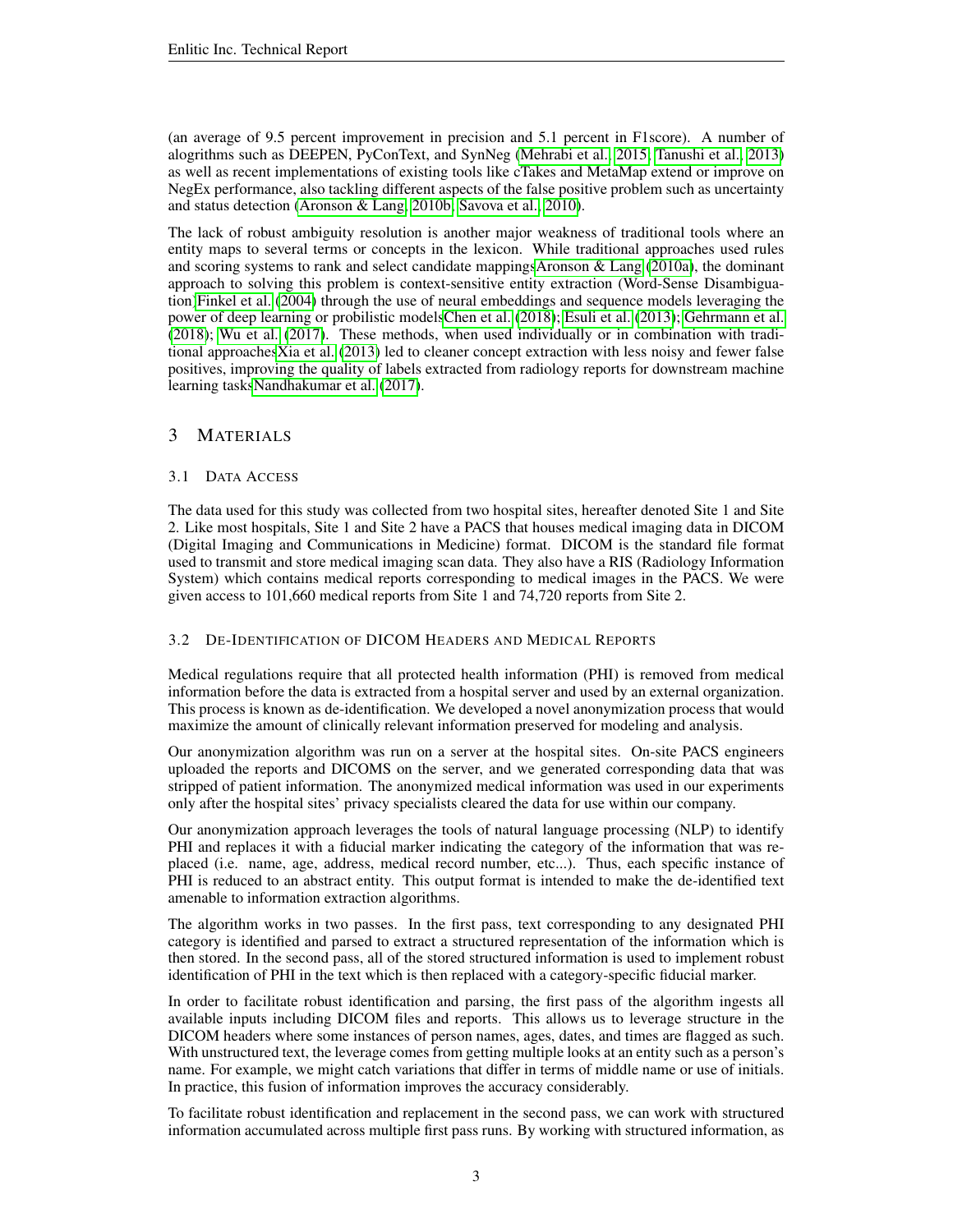opposed to a blacklist of terms, the algorithm can match a given instance of PHI even if it appears in a variety of different forms.

The designated PHI categories represent the types of information that the algorithm will remove. Specifically, once run through our de-identification methods, the medical reports were scrubbed of: names of persons, names of institutions, addresses, ages, dates, times, phone numbers, accession numbers, and medical record numbers.

# 4 METHODS

From the medical reports we collected, our goal was to identify those that were positive for one of 11 specific medical conditions visible on a head CT. The 11 conditions were represented in reports by a variety of specific synonyms and keywords. Hemorrhage, for instance, could be indicated by alternate spellings, such as 'haemorrhage', or synonyms, including 'hematoma' or 'bleeding'. For the 11 conditions, we generated a list of 33 relevant keywords that we could search for in the reports (refer to Table [1\)](#page-3-0). Although this list of alternative words is not meant to be exhaustive, it worked sufficiently well for our purposes.

| <b>General Medical Conditions</b> | Keywords                                                                                                                           |
|-----------------------------------|------------------------------------------------------------------------------------------------------------------------------------|
| Stroke                            | infarct, CVA, stroke, acute ischemic event, chronic ischemic<br>event                                                              |
| Hemorrhage                        | hemorrhage, haemorrhage, rupture, bleeding, hematoma                                                                               |
| Encephalomalacia                  | encephalomalacia                                                                                                                   |
| <i>Ischemia</i>                   | ischemia, ischemic change                                                                                                          |
| Fracture                          | fracture                                                                                                                           |
| Cerebral Herniation               | hernia                                                                                                                             |
| Hydrocephalus                     | hydrocephalus                                                                                                                      |
| Tumor/Mass/Cyst                   | mass, malformation, arachnoid cyst, polyp, polyposis, calcifica-<br>tion, cystic necrosis, tumor, glioblastoma, cancer, meningioma |
| Vasculopathy                      | aneurysm, thrombosis, thrombus, dissection, rupture                                                                                |
| Neurodegenerative Disease         | atrophy                                                                                                                            |
| <b>Fluid Collection</b>           | hygroma                                                                                                                            |

<span id="page-3-0"></span>

| Table 1: General Medical Conditions and Keywords Used to Identify Medical Condition |  |
|-------------------------------------------------------------------------------------|--|
|-------------------------------------------------------------------------------------|--|

For a report to be positive for a keyword, it was required to meet two conditions:

- 1. The keyword must be present in the report
- 2. The keyword must not be negated by other words in the report

We systematically evaluated every medical report based on these criteria using three primary steps (refer to Figure [1\)](#page-4-0). First, a Natural Language Processor (NLP) extracted all of the medical concepts present in the text. Next, the NLP applied sentiment analysis to determine whether these conditions were positive (visible in the scan) or negative (not visible in the scan). Finally, a set of manuallygenerated heuristics filtered out majority of the false positives incorrectly identified by the NLP tool.

# <span id="page-3-1"></span>4.1 PROCESSING BY NLP

The NLP tool we utilized for the concept extraction and sentiment analysis steps was MetaMap, a biomedical text processor developed at the National Library of Medicine (NLM) [Aronson & Lang](#page-10-2) [\(2010b\)](#page-10-2). MetaMap's primary function is to interpret biomedical publications and map the text to biomedical concepts defined by the Unified Medical Language System (UMLS) Metathesaurus [In](#page-11-14)[formation et al.](#page-11-14) [\(2009\)](#page-11-14). However, it can be adapted for processing clinical text like medical reports.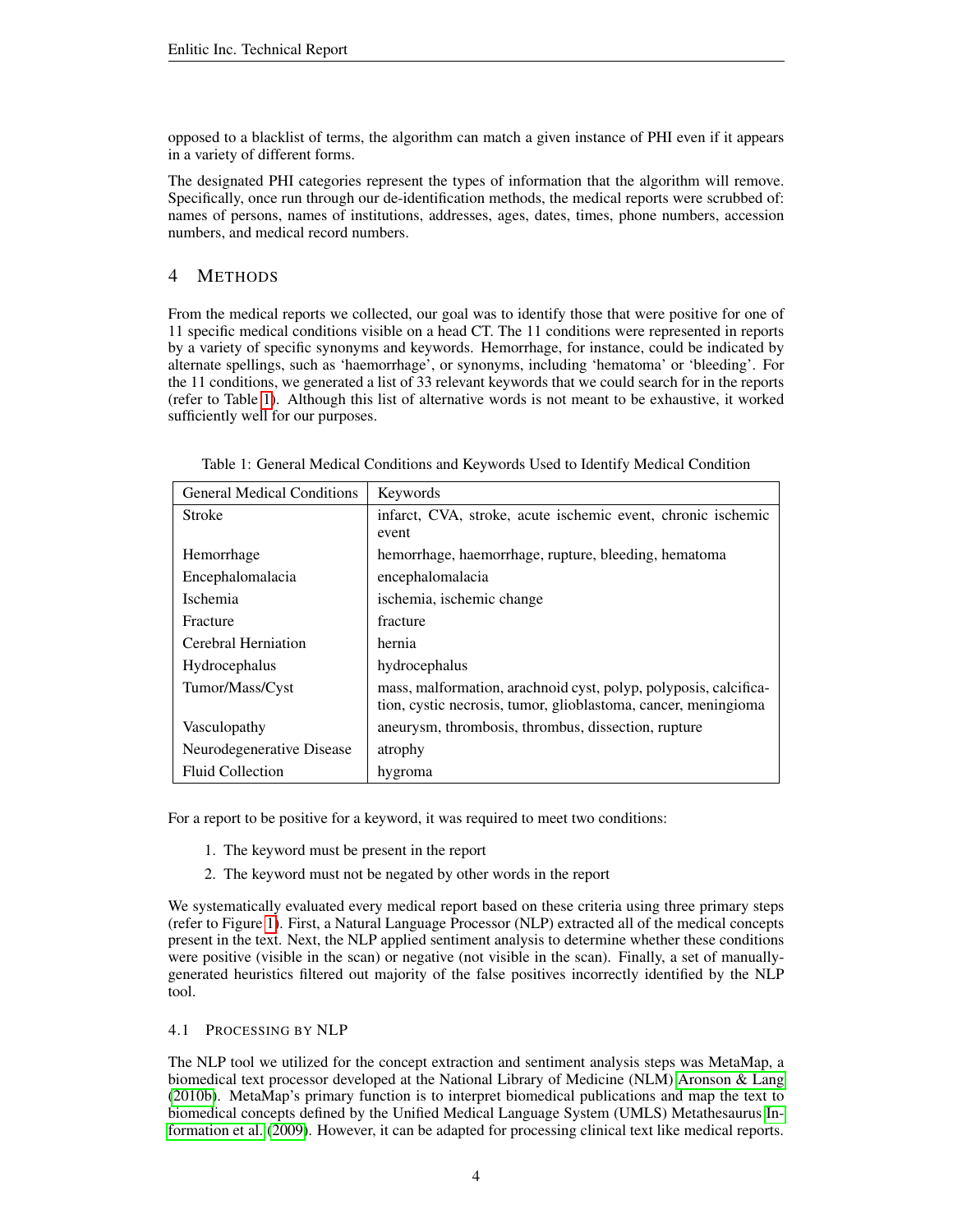

<span id="page-4-0"></span>Figure 1: Layers of processing used to obtain final, auto-labeled datasets

MetaMap identifies concepts - in this case, significant medical abnormalities referred to within a report - by searching for relevant words and phrases related to that concept. By the end of the concept extraction step, all of the 33 keywords we were examining could be classified into two groups - relevant or irrelevant - for each study based on whether they were, respectively, mentioned in the report or not.

All of the concepts identified as relevant were then subjected to sentiment analysis: every abnormality originally classified as relevant was marked as either positive or negative. Positive concepts represented medical conditions that the radiologist marked as visible in the scan. Negative concepts were those that were explicitly noted as not visible in the scan.

By the end of the sentiment analysis, the 33 keywords of interest could be classified into three groups for each scan: positive, negative, or irrelevant. For our purposes, we only considered the positive reports - here on referred to as 'NLP-Positive' - for the next step.

## 4.2 IDENTIFICATION OF NEGATING 'SITUATIONS'

While spot-checking the NLP-Positive results for accuracy, we discovered that the false positive rate was far too high. Very often, the NLP marked reports as positive for certain abnormalities, when the surrounding sentence and context revealed that the abnormality was not necessarily visible or significant in the head CT. For instance, sometimes the report noted that the patient had a *history* of stroke, but not that the stroke was necessarily present on the imaging scan. In other cases, the report indicated that a tumor had already been completely excised.

The false positives identified by the NLP often fell into one of a recurring group of broad categories, which we called 'negating situations'. When used in a sentence, they either indicated that the abnormality was not visible altogether or that the radiologist could not make a definite conclusion about presence of the abnormality in the scan.

These 'negating situations' are discussed in the sections below. Each is accompanied by a real, de-identified report snippet illustrating the situation.

#### 4.2.1 PATIENT HISTORY INFORMATION

Some sentences of every medical report were allocated to describe patient history. Although these sentences showed that a patient had a significant medical condition in the past, they did not necessarily indicate that the abnormality was visible in the current scan. Other phrases, like 'Clinical Indication' or 'Clinical Information' were also used to demarcate the history section of the report.

*History. Stroke. No previous. CT scan of the head. The CT scan is within normal limits for age.* · · · *Impression No definitive acute vascular pathology identified.*

In the report above, the second sentence contained the only instance of stroke in the text. It is clear that this sentence is part of the history section, but the NLP marked this report as positive for 'stroke' nonetheless.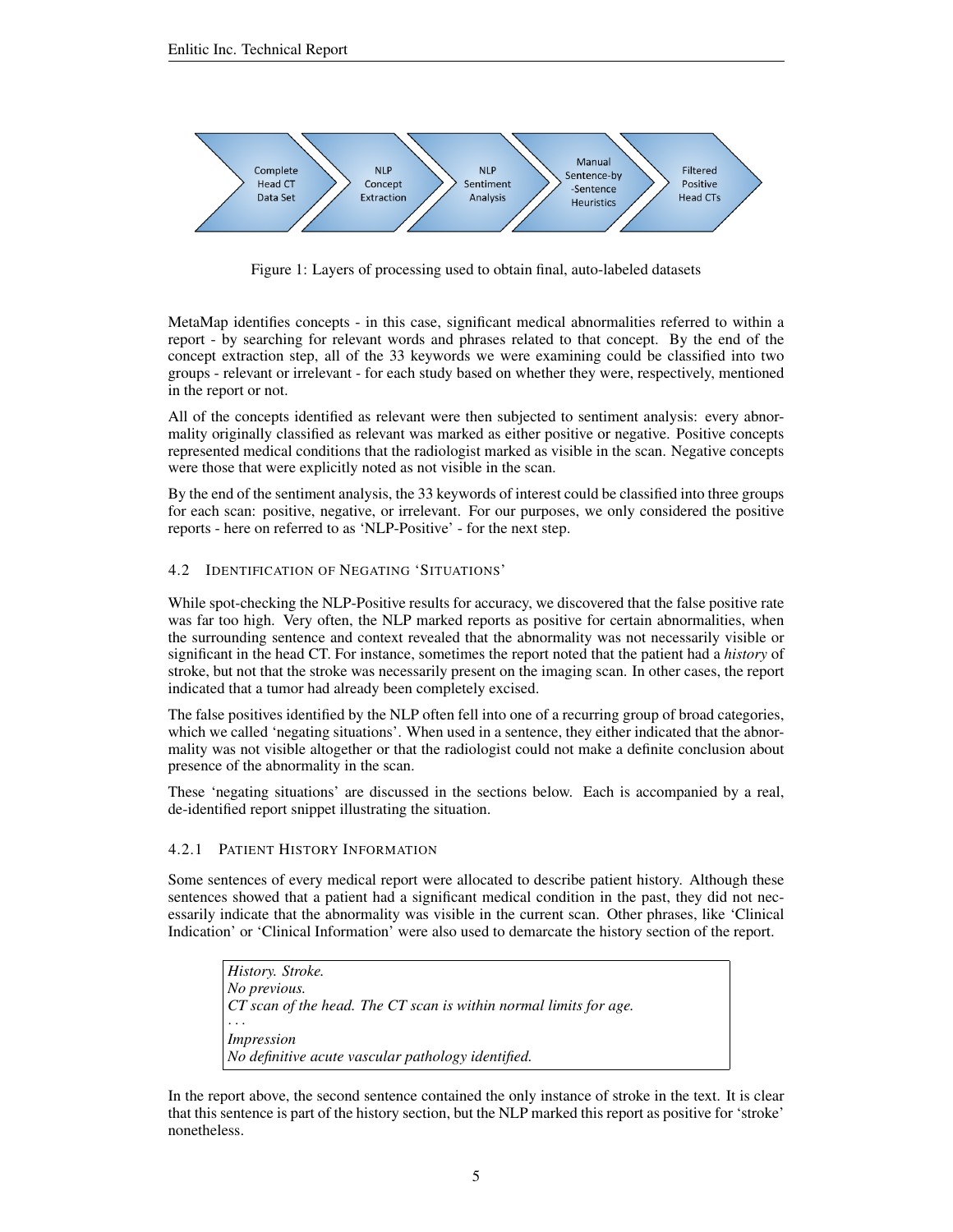#### 4.2.2 INTENT OF SCAN

Some reports declared that the intent of the scan was to 'Query for' or 'Rule out' an abnormality. Others put it more concisely: 'CVA?' The NLP often marked these sentences as positive for an abnormality, even though they made no observation about the scan's features.

*CLINICAL INDICATION:CVA? PREVIOUS:None FINDINGS:There is mild age-appropriate atrophy. There is no evidence of space occupying lesion, acute infarction or intracranial hemorrhage. The ventricles, subarachnoid spaces and posterior fossa structures and normal. There are significant changes on the left side of the face with destruction fractures through the orbit, sinuses and nasal bones. The left globe is absent. There is chronic mucosal disease in the remaining ethmoid sinuses and right maxillary sinus and in the ethmoid air cells on the left side. The frontal sinuses appear completely opacified. INTERPRETATION:No acute brain parenchymal abnormality is identified. There is chronic sinusitis as well as evidence of previous injury or destruction of the orbit and sinuses and nasal bones on the left side.*

This sample report was marked NLP-Positive for CVA despite the only occurrence of CVA in the report text being in the first sentence describing the intention of performing the head CT. The only abnormalities indicated by the report are fractures, trauma, sinitus, and atrophy, none of which are directly related to CVA or stroke-related conditions.

#### 4.2.3 INCONCLUSIVE DIAGNOSES

Radiologists sometimes mentioned that it was 'difficult to say/determine/comment' on the presence of an abnormality. These sentences could not be used to definitively mark a scan as positive.

*History: Rule out bleed. Findings: There is mild motion artifact on the examination degrades image quality.* · · · *There is loss of gray-white matter differentiation within the right cerebral hemisphere. It is difficult to determine if this is simply due to motion artifact or could represent an area of recent infarction. There is no intracerebral hemorrhage. There is mild diffuse age related atrophy. The ventricles are otherwise unremarkable. The brainstem and posterior fossa appear unremarkable. No intracranial mass effect is seen. Impression: Limited study due to motion artifact. An area of recent infarction within the right cerebral hemisphere is difficult to exclude. Clinical correlation is suggested. If required, a repeat CT scan may be helpful. There is no evidence*

*of recent intracranial hemorrhage.*

The report above was marked NLP-Positive for 'recent infarct' despite the radiologist's note that the feature on the scan potentially representing an infarct could also be the result of a motion artifact. This statement is not sufficient to mark the report as positive for infarct.

#### 4.2.4 PATIENT FAMILY INFORMATION

There were a variety of ways in which a report indicated that a patient had a family history of a condition: 'Mother had hemorrhage', 'Sister had cancer'. These statements, although marked as NLP-positive, could not tell us anything concrete about the features visible in the patient's medical imaging scan.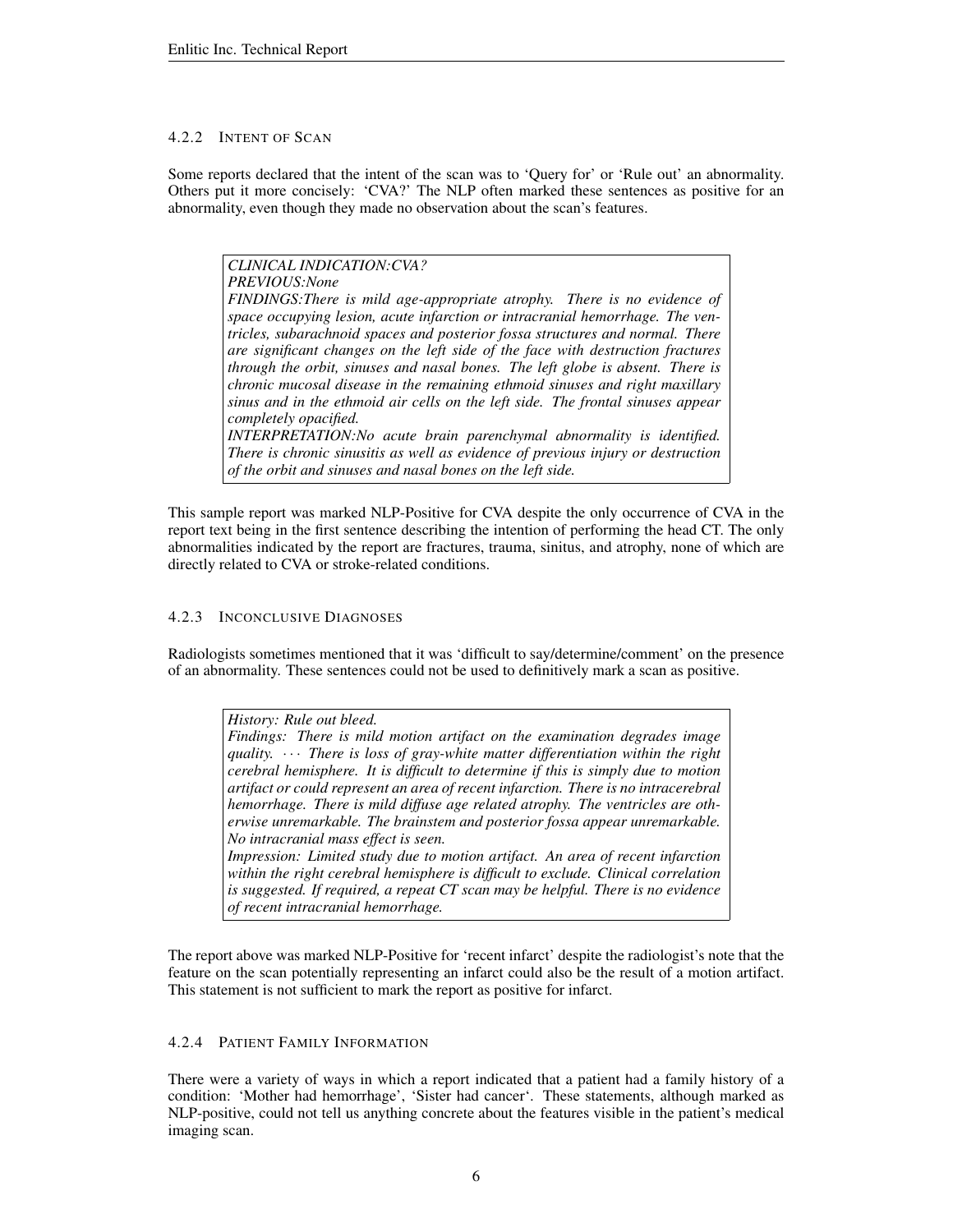*CT HEAD WITHOUT CONTRAST Indication: Recurrent severe headache. Family history of brain tumor. Technique: A nonenhanced CT scan of the brain was performed. Comparison:* {{*DATETIME*}} *Findings: There is no evidence of an intracranial hemorrhage, infarct, mass or mass effect. There is mild generalized atrophy. There is normal gray-white differentiation. Structures are midline. The craniocervical junction is normal. The posterior fossa is unremarkable.The cranial vault, and mastoids are unremarkable. Mucosal thickening is noted in both maxillary sinuses. IMPRESSION:No acute intracranial abnormalities. Bilateral maxillary sinus mucosal thickening*

The above report was marked NLP-Positive for 'tumour of the brain' although the only mention of a tumor is to note that there is a family history of brain tumor. There is nothing indicating the presence of a tumor in the rest of the report. In fact, the radiologist mentions that there is no evidence of mass or mass effect visible on the scan.

#### 4.2.5 LOW SENSITIVITY/RESOLUTION OF SCAN

Sometimes, radiologists noted in the reports that the CTs performed were not sensitive enough to detect the abnormality of interest. For instance, discrete vascular abnormalities were sometimes not visualized as clearly as desired on a regular CT scan, and often doctors recommended a CT angiogram to make a better diagnosis. It was inaccurate to conclude that reports with such referrals were positive for an abnormality.

*HISTORY: Parkinsonism. Rule out vascular disease. COMPARISON: None FINDINGS: Mild generalized atrophy. No significant microangiopathic changes noted. No acute infarction, hemorrhage or masses. There is minor calcification of the intracerebral ICA at the bilaterally. Ventricles and sulci are ageappropriate. Orbits and soft tissues unremarkable. Paranasal sinuses are clear. No calvarial lesion. INTERPRETATION: Generalized atrophy. No other significant abnormalities. If there is a concern for a vascular malformation, CT angiogram or MRI is recommended.*

This sample report was marked NLP-Positive for vascular malformation, even though the only mention of the abnormality is when the radiologist suggests a CT angiogram or MRI to check for a vascular malformation. This sentence does not conclusively indicate the presence of malformation.

### 4.2.6 TUMOR SPECIFIC NEGATORS

Specifically for tumors, sentences suggesting tumor cavities or residues, or procedures indicating varying degrees of resection, craniotomy, and debulking usually indicated that the tumor was no longer prominently visible on the CT scan if not removed completely. The NLP incorrectly coded such scans as positive for tumor.

*History: Craniotomy for tumor Previous:* {{*DATETIME*}}*. Findings: Left frontal craniotomy. Small amount of postoperative air and hemorrhage with adjacent edema in the left frontal lobe at the site of surgery. No significant mass effect. No other significant abnormality.*

The report above was incorrectly marked NLP-Positive for tumor despite a note by the radiologist that the patient's craniotomy left no significant mass effect.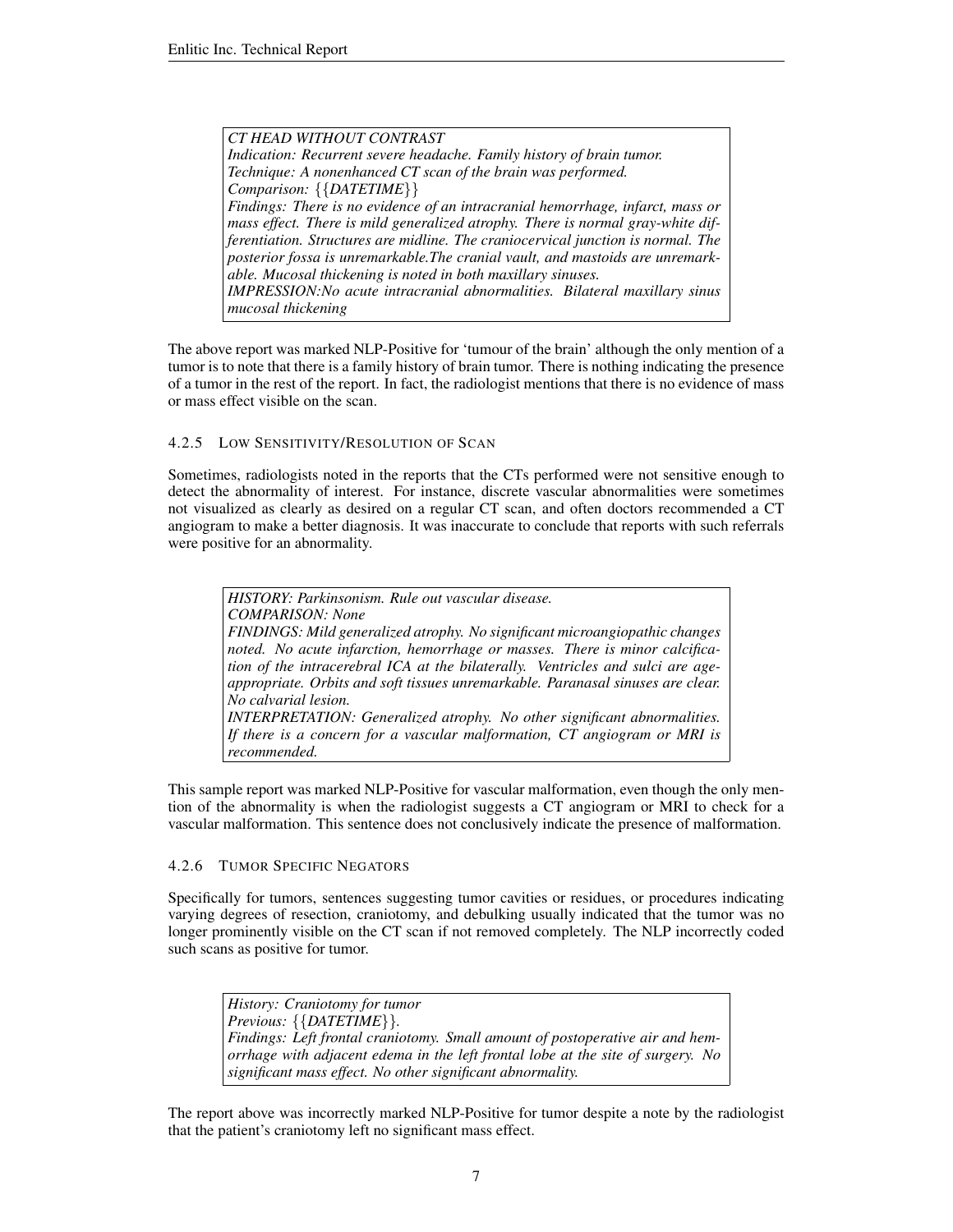# 4.2.7 ANEURYSM SPECIFIC NEGATORS

Although noting the presence of aneurysm 'clippings', 'coiling', or post-operative metal 'artifacts' in reports, indicated that the patient had an aneurysm at one point, scans with these features showed that the aneurysm had been treated, and thus the NLP's label of positive for a clinically significant aneurysm was incorrect for these scans.

*CT HEAD UNENHANCED: CLINICAL HISTORY: Vertigo for 3 weeks. No previous examinations are available for comparison. There is evidence of a frontal craniotomy with a dense metallic artifact identified in the midline, suggestive of anterior cerebral artery aneurysm clipping. This is associated with right frontal encephalomalacia. It is chronic. No evidence of other focal disease is identified with no evidence of brain stem abnormalities. Soft tissue windows are unremarkable. OPINION: Post surgical changes. No evidence of acute intracranial processes.*

This sample report was marked NLP-Positive for 'anterior cerebral artery aneurysm'. Although the patient once had this type of aneurysm, the presence of a clip on the aneurysm indicates that it has already been treated and/or cannot be seen on the scan due to local scatter artifact.

# 4.2.8 TREATMENT ALREADY ADMINISTERED

In some situations, especially stroke, the medical imaging scan was performed after the patient had received some treatment for their condition. Because post-treatment states for stroke can vary considerably, we could not conclude anything about the severity of the patient's stroke unless the radiologist mentioned specific details later on in the report.

*This patient is post TPA treatment for acute stroke. This study is essentially within normal limits. There is no evidence of any hemorrhage or acute stroke. There is no subdural. There is no hydrocephalus.*

The report above was marked NLP-Positive for 'acute stroke'. However, the report states that the study is nearly normal and that there is no evidence of acute stroke on the scan.

## <span id="page-7-0"></span>4.3 FALSE POSITIVE REDUCTION

Clearly, our NLP was not sufficiently accurate for our purposes. Thus, in our second step, we generated heuristics that would examine a report sentence by sentence. Sentences were delimited by a period followed by either a blank space or a new line character  $\ln$ . When it encountered a sentence that seemed to fall into one of these 'negating situations', our program overlooked the sentence instead of marking the report positive for that abnormality.

It is important to clarify that, in this step, a report was never marked negative for an abnormality. We iterated through each sentence of a report, searching for a sentence that indicated that an abnormality was present. If we could find such a sentence, the report was marked positive for that abnormality. If we could find multiple sentences indicating that multiple abnormalities were present, we marked the report positive for each abnormality. If there was no such sentence in the entire report, the report was not marked in any way.

This logic meant that a report with a negative or ambiguous sentence such as Query for hemorrhage. followed by Hemorrhage is present. later in the report was still marked positive for hemorrhage. However, if Query for hemorrhage. was the only sentence containing hemorrhage in the report, the report would be marked negative for the condition.

For a sentence to be a positive indicator for an abnormality, it had to meet two criteria. First, it had to contain the name of the abnormality of interest. And second, it could not contain any one of a list of 'excluded words'. These words (listed in Table [2\)](#page-8-0) were generated based on manual examination of the 'negating situations' described above.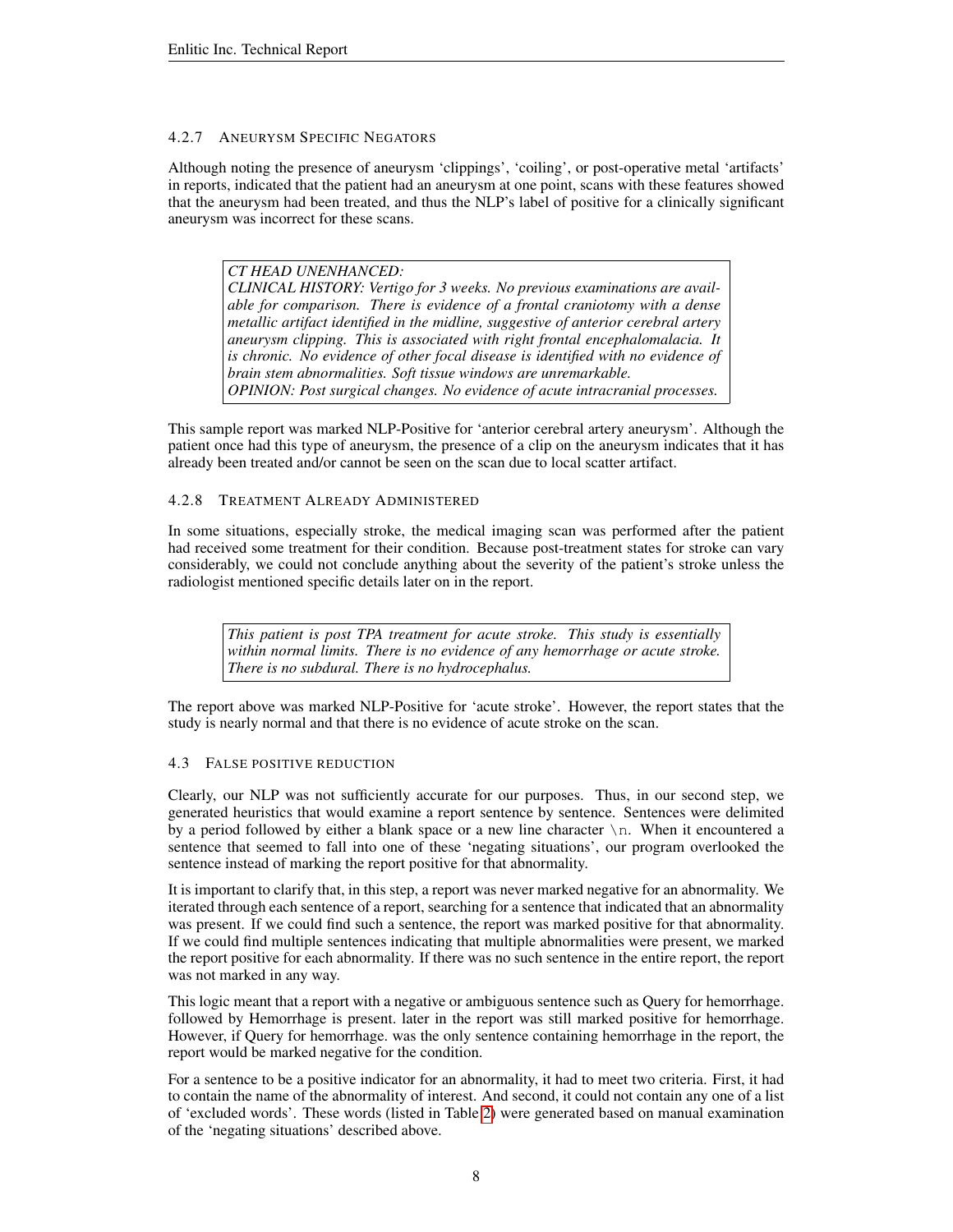These conditions were perhaps more stringent than necessary, but we sacrificed the potentially larger set of labeled data for more accurately-labeled results.

<span id="page-8-0"></span>Table 2: List of excluded words and situations prompting their exclusion. Each of these excluded words is derived from one of the 'negating situations' described earlier. The first eight categories of words were applied when searching for all labels; the remaining eight were applied for only the labels to which they were relevant. The specific excluded words not discussed above are explained here: 'Staging' is a cancer-specific word to indicate intent of scan; used when patient already has cancer and radiologist is checking for metastasis. 'MRI' and 'CT angiogram' are often found in statements referring the patient for another test, usually if the current scan is not enough to make a diagnosis. 'Treatment' and 'insensitive' are usually found in sentences describing treatment already administered for abnormality.

| Situations                             | Corresponding "Excluded" Words                           |  |  |
|----------------------------------------|----------------------------------------------------------|--|--|
|                                        | no, neither, ruled out, unlikely,                        |  |  |
| Universal Negators                     | without, less likely, absent,                            |  |  |
|                                        | lack, don't, can't, cannot, exclude, never,              |  |  |
|                                        | less likely, denies, denied, resolved, negative          |  |  |
|                                        | uncertain, difficult to determine, difficult to say,     |  |  |
| Inconclusive Diagnoses                 | difficult to comment, should be excluded,                |  |  |
|                                        | could be excluded, must be excluded, inconsistent        |  |  |
| <b>Patient History Information</b>     | prior, history, indication, previous, earlier            |  |  |
| Intent of Scan                         | query, ?, rule out                                       |  |  |
| Low Scan Resolution/Sensitivity        | resolution, sensitivity, insensitive                     |  |  |
| <b>Patient Family</b>                  | brother, sister, mother, father, family                  |  |  |
| Resolved/Non-Severe Abnormalities      | old, age related, age-related, repair, removed, decrease |  |  |
|                                        | postop, craniotomy, resection, cavity, residual,         |  |  |
| Tumor Specific Words                   | pseudotumor, debulked                                    |  |  |
| Aneurysm Specific Words                | clip, metal, artifact, coil                              |  |  |
| Glioblastoma Specific Words            | postop, craniotomy, resection                            |  |  |
| <b>Cancer Specific Words</b>           | staging                                                  |  |  |
| <b>CVA Specific Words</b>              | clinical information                                     |  |  |
|                                        | clinical information, previous,                          |  |  |
| Stroke Specific Words                  | MRI, CT angiogram, treatment                             |  |  |
| <b>Malformation Specific Words</b>     | MRI, CT angiogram                                        |  |  |
| Specific Words for Any Acute Condition | subacute, sub-acute                                      |  |  |

# 5 RESULTS

By the end of our analysis, we had compiled a list of reports that corresponded to head CT's indicating one or more significant abnormalities. Ultimately, our methodology identified 39,028 reports as positive for at least one abnormality from Site 1, and 25,704 reports as positive from Site 2. Some reports were positive for multiple abnormalities.

## 5.1 SPOT CHECKING & CONFIDENCE INTERVALS

We utilized statistical sampling techniques to determine the accuracy levels of the lists of reports we collected. For all of the reports positive for one specific abnormality - for instance, hemorrhage - we randomly sampled around thirty to fifty reports and presented them to human radiologists to arbitrate whether the model-generated abnormality was indeed present. This process was repeated for each of the 33 abnormalities of interest.

Based on the percentage of accurately identified reports in a sample, we were able to generate confidence intervals to obtain an interval estimate of the true percentage of accurately identified reports in the entire population of positive reports for a single abnormality.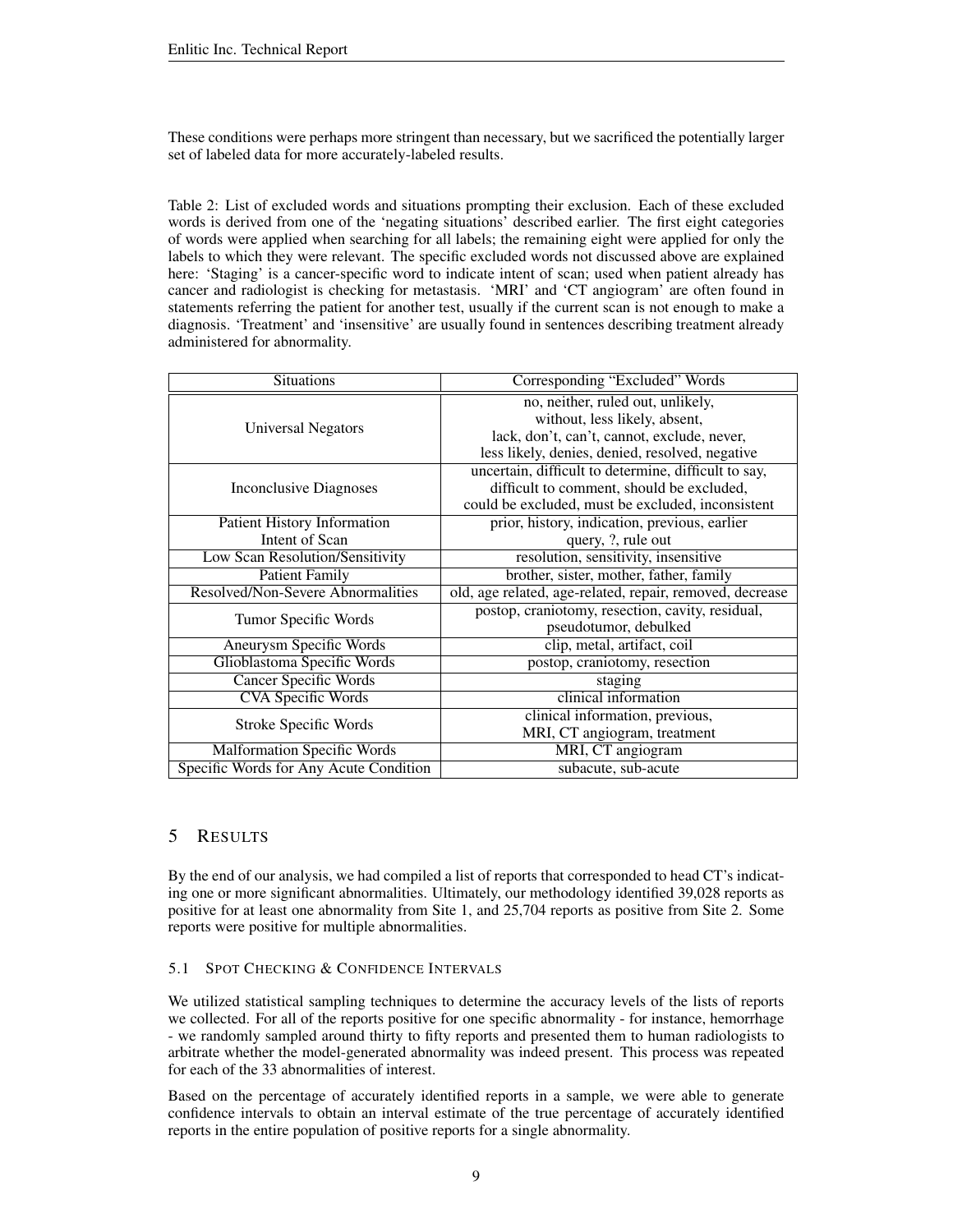To calculate confidence intervals, we computed the percentage of correct reports by the model, calling this  $\hat{p}$ . We then computed the Standard Error of  $\hat{p}$  using Equ. (1), where n is the total number of reports sampled:

$$
SE(\hat{p}) = \sqrt{\hat{p}(1-\hat{p})} \cdot f(n)
$$
\n(1)

where  $f(n)$  is called the finite population correction factor and can be used to produce a more accurate confidence interval when the total population size  $(N)$  is known and the sample size  $(n)$  is relatively large:

$$
f(n) = \sqrt{\frac{N-n}{N-1}}\tag{2}
$$

We used t-based confidence intervals due to the population standard deviations being unknown. For a confidence level of 95%, the corresponding t-score value was 2.04 since the majority of our sample sizes were around 30. A confidence interval for the population percentage of correct reports is of the form:

$$
\hat{p} \pm t_{n,q} \cdot \frac{SE(\hat{p})}{\sqrt{n}} \tag{3}
$$

Three keywords, arachnoid cyst, haemorrhage (alternate spelling of 'hemorrhage'), and chronic ischemic event, did not yield any positive results. However, once confidence intervals were calculated for the remaining abnormalities, we found that at least 85% or more of the positive reports were accurately labeled, with the exception of the lists for cva, stroke, and acute ischemic event. These three conditions, however, are often broad diagnoses that often manifest into more specific features seen on a CT scan. These keywords may not be the best descriptors of physical features on a head CT.

#### 5.2 WITH AND WITHOUT FALSE POSITIVE REDUCTION

To differentiate the results with and without the proposed false positive reduction, we tag medical conditions detected by standard NLP tools (in Section [4.1\)](#page-3-1) as 'NLP-positive'. By contrast, we name those further processed by our proposed false positive reduction (in Section [4.3\)](#page-7-0) as 'Final-positive'.

In Table [3,](#page-10-3) we show results in both precision estimate and its confidence interval on conditions of both NLP-positive and Final-positive. It is immediately obvious that additional false positive reduction improves significantly the performance of positive condition identification. Table [4](#page-13-0) and Table [5](#page-14-0) in the Appendix include the full set of conditions of interests from both data sites.

## 6 DISCUSSION

Our results indicate that it is, in fact, possible to use medical reports to automatically generate a labeled data set of medical imaging scans with high accuracy. As shown in Table [3,](#page-10-3) the accuracy of the report labels increases after the false positive reduction step, indicating that the generated heuristics can compensate for lacking NLP performance.

Reporting styles tend to differ across hospital sites. Our heuristics for false positive reduction were tailored specifically for Site 1, but the similar accuracy values and confidence intervals across the two sites indicate that the heuristics and processing applied to the reports are robust and generalizable. We anticipate that our collection of 'excluded words' will be helpful for a similar study on a different set of medical reports. However, we believe that the general, 'negating situations' we identified, which caused most of the false positives coded by the NLP, will be more valuable. These will aid other research groups in developing their own unique sets of 'excluded words' that are customized to the writing styles of different medical data sets.

By decreasing the need for manual data-labeling ventures, the image-level labels we were able to automatically generate will allow for labeling on a scale that has not been possible thus far. The labels allow for quick identification of studies of interest, so that experimenters can pull only relevant studies from hospital PACS systems.

However, this methodology also has its limitations. It is necessary to ensure that the reports generated by the hospital are all-encompassing and accurate. It is possible that a radiologist may miss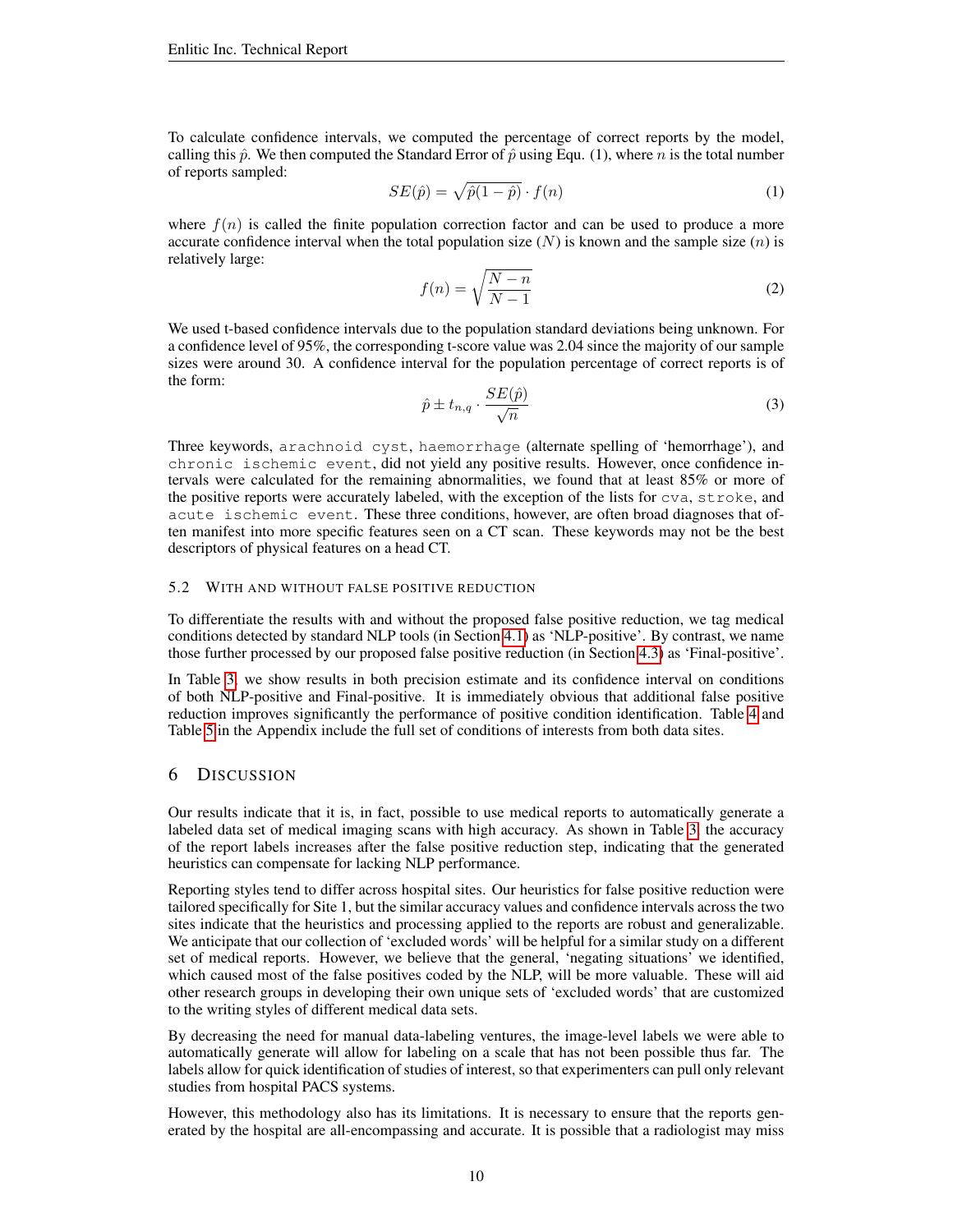<span id="page-10-3"></span>Table 3: Accuracy calculations for select abnormalities after NLP-processing and false positive reduction. The first set of three columns represents number of reports marked NLP-Positive for a certain abnormality, number of accurately labeled reports in a set of reports sampled from these NLP-Positive reports, and corresponding confidence interval (at  $\alpha = 95\%$ ). Second set of three columns represents same set of calculations for reports marked positive at the end of the additional processing with heuristics. The data in the top half of the table represent Site 1 calculations, while data in the bottom half is from Site 2. Precision is the number of accurately-labeled reports divided by the number of reports sampled

| Keyword          | NLP-pos. | precision | C.L            | Final-pos. | precision | C.L.           |
|------------------|----------|-----------|----------------|------------|-----------|----------------|
| atrophy          | 36296    | 25/31     | [0.662, 0.951] | 19052      | 51/52     | [0.942, 1.000] |
| calcification    | 5967     | 26/31     | [0.704, 0.973] | 2935       | 33/33     | [1.000, 1.000] |
| encephalomalacia | 2296     | 27/31     | [0.749, 0.993] | 959        | 32/32     | [1.000, 1.000] |
| hemorrhage       | 9709     | 24/30     | [0.651, 0.949] | 3678       | 31/33     | [0.855, 1.000] |
| infarct          | 25205    | 25/30     | [0.695, 0.972] | 9976       | 33/33     | [1.000, 1.000] |
| ischemia         | 3991     | 33/41     | [0.679, 0.931] | 2866       | 34/34     | [1.000, 1.000] |
| mass             | 9548     | 20/30     | [0.491, 0.842] | 3959       | 33/33     | [1.000, 1.000] |
| rupture          | 139      | 23/31     | [0.600, 0.884] | 61         | 33/35     | [0.890, 0.996] |
| atrophy          | 54679    | 23/30     | [0.609, 0.924] | 11421      | 30/30     | [1.000, 1.000] |
| calcification    | 5967     | 27/30     | [0.789, 1.000] | 2800       | 30/30     | [1.000, 1.000] |
| encephalomalacia | 4379     | 27/30     | [0.789, 1.000] | 889        | 30/30     | [1.000, 1.000] |
| hemorrhage       | 13460    | 26/30     | [0.740, 0.993] | 1396       | 48/51     | [0.875, 1.000] |
| infarct          | 25205    | 23/30     | [0.609, 0.924] | 6531       | 47/48     | [0.937, 1.000] |
| ischemia         | 6463     | 26/30     | [0.740, 0.993] | 1891       | 30/31     | [0.904, 1.000] |
| mass             | 9548     | 24/30     | [0.651, 0.949] | 2648       | 44/47     | [0.864, 1.000] |
| rupture          | 192      | 22/30     | [0.582, 0.885] | 24         | 24/24     | 1.000          |

an abnormality or that a scan has been performed with a specific motivation for which the presence of a certain abnormality is irrelevant. In such cases our assumption that radiology reports are gold-standard datasets does not hold.

In addition, obtaining access to an individual hospital's records is a difficult process. If the NLP tool used has a false negative rate that is too high or the heuristics employed are far too strict, the number of significant reports identified may be much lower than the true value. Without maximizing the amount of significant data pulled from the hospital servers, experimenters may be forced to go through the negotiation process to obtain hospital data more frequently than necessary.

Our current methodology does not work towards minimizing the false negative rate. Thus, while our true positive rates are sufficiently high, we overlook a great deal of significant data which is wasteful when data is so scarce. In the future, we hope to maximize the number of significant scans we identify without sacrificing the high levels of accuracy that we currently show. We also understand that there is great value to identifying imaging scans that appear normal. This is an additional avenue for expansion of our auto-labeling methodology.

# **REFERENCES**

- <span id="page-10-0"></span>Alan R Aronson and François-Michel Lang. An overview of metamap: historical perspective and recent advances. *Journal of the American Medical Informatics Association*, 17(3):229–236, 2010a.
- <span id="page-10-2"></span>Alan R Aronson and Franois-Michel Lang. An overview of MetaMap: historical perspective and recent advances. *Journal of the American Medical Informatics Association*, 17(3):229–236, May 2010b. ISSN 1067-5027, 1527-974X. doi: 10.1136/jamia.2009. 002733. URL [https://academic.oup.com/jamia/article-lookup/doi/10.](https://academic.oup.com/jamia/article-lookup/doi/10.1136/jamia.2009.002733) [1136/jamia.2009.002733](https://academic.oup.com/jamia/article-lookup/doi/10.1136/jamia.2009.002733).
- <span id="page-10-1"></span>Wendy W Chapman, Will Bridewell, Paul Hanbury, Gregory F Cooper, and Bruce G Buchanan. Evaluation of negation phrases in narrative clinical reports. In *Proceedings of the AMIA Symposium*, pp. 105. American Medical Informatics Association, 2001a.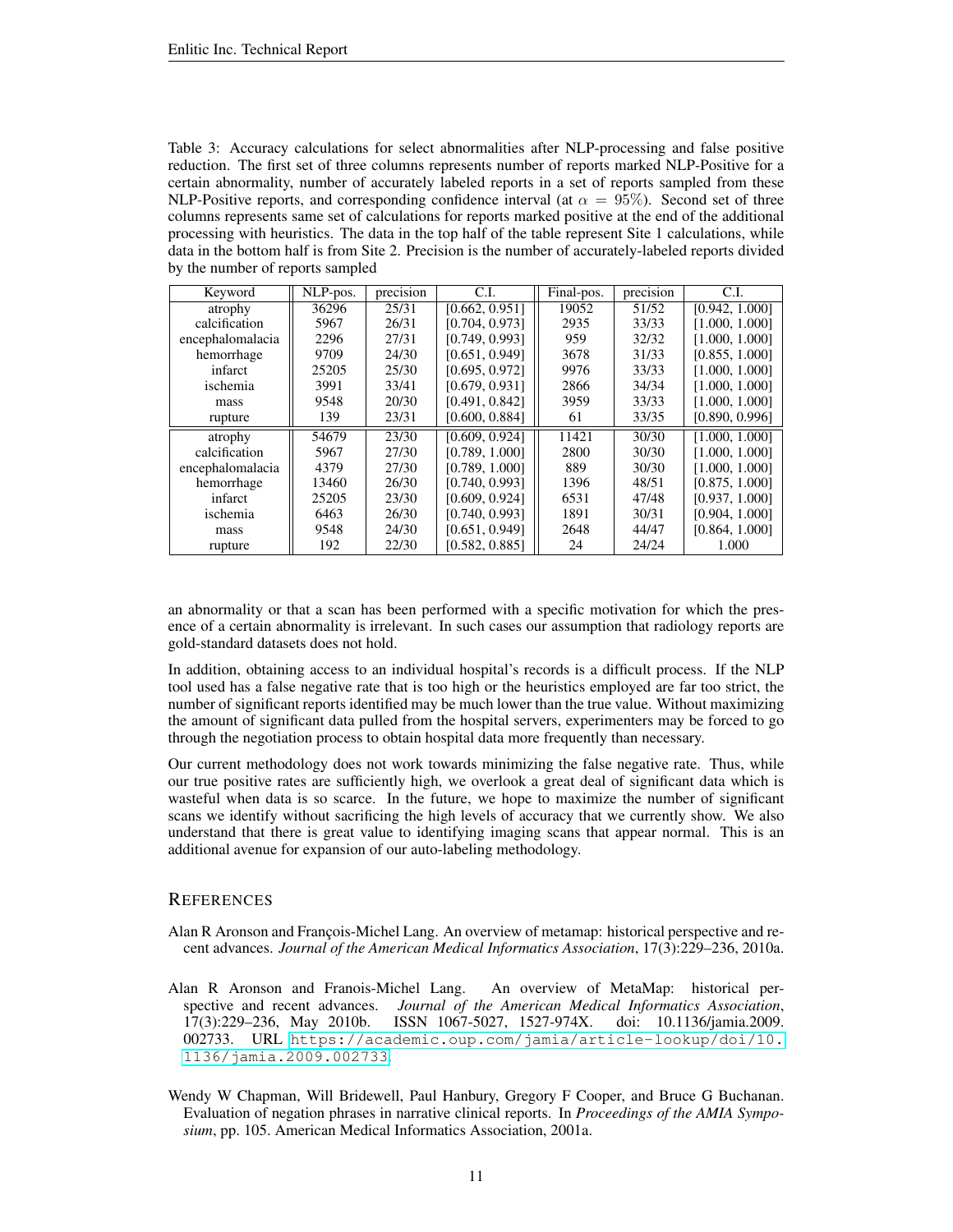- <span id="page-11-7"></span>Wendy W Chapman, Will Bridewell, Paul Hanbury, Gregory F Cooper, and Bruce G Buchanan. A simple algorithm for identifying negated findings and diseases in discharge summaries. *Journal of biomedical informatics*, 34(5):301–310, 2001b.
- <span id="page-11-8"></span>Wendy W Chapman, Dieter Hilert, Sumithra Velupillai, Maria Kvist, Maria Skeppstedt, Brian E Chapman, Michael Conway, Melissa Tharp, Danielle L Mowery, and Louise Deleger. Extending the negex lexicon for multiple languages. *Studies in health technology and informatics*, 192:677, 2013.
- <span id="page-11-11"></span>Po-Hao Chen, Hanna Zafar, Maya Galperin-Aizenberg, and Tessa Cook. Integrating natural language processing and machine learning algorithms to categorize oncologic response in radiology reports. *Journal of digital imaging*, 31(2):178–184, 2018.
- <span id="page-11-12"></span>Andrea Esuli, Diego Marcheggiani, and Fabrizio Sebastiani. An enhanced crfs-based system for information extraction from radiology reports. *Journal of biomedical informatics*, 46(3):425– 435, 2013.
- <span id="page-11-10"></span>Jenny Finkel, Shipra Dingare, Huy Nguyen, Malvina Nissim, Christopher Manning, and Gail Sinclair. Exploiting context for biomedical entity recognition: From syntax to the web. In *Proceedings of the International Joint Workshop on Natural Language Processing in Biomedicine and its Applications*, pp. 88–91. Association for Computational Linguistics, 2004.
- <span id="page-11-13"></span>Sebastian Gehrmann, Franck Dernoncourt, Yeran Li, Eric T Carlson, Joy T Wu, Jonathan Welt, John Foote Jr, Edward T Moseley, David W Grant, Patrick D Tyler, et al. Comparing deep learning and concept extraction based methods for patient phenotyping from clinical narratives. *PloS one*, 13 (2):e0192360, 2018.
- <span id="page-11-4"></span>Sergey Goryachev, Margarita Sordo, and Qing T Zeng. A suite of natural language processing tools developed for the i2b2 project. In *AMIA Annual Symposium Proceedings*, volume 2006, pp. 931. American Medical Informatics Association, 2006.
- <span id="page-11-5"></span>Saeed Hassanpour and Curtis P Langlotz. Information extraction from multi-institutional radiology reports. *Artificial intelligence in medicine*, 66:29–39, 2016.
- <span id="page-11-6"></span>Marco D Huesch, Rekha Cherian, Sam Labib, and Rickhesvar Mahraj. Evaluating report text variation and informativeness: natural language processing of ct chest imaging for pulmonary embolism. *Journal of the American College of Radiology*, 15(3):554–562, 2018.
- <span id="page-11-14"></span>National Center for Biotechnology Information, U. S. National Library of Medicine 8600 Rockville Pike, Bethesda MD, and 20894 Usa. *Metathesaurus*. National Library of Medicine (US), September 2009. URL <https://www.ncbi.nlm.nih.gov/books/NBK9684/>.
- <span id="page-11-2"></span>David B Johnson, Ricky K Taira, Alfonso F Cardenas, and Denise R Aberle. Extracting information from free text radiology reports. *International Journal on Digital Libraries*, 1(3):297–308, 1997.
- <span id="page-11-3"></span>MK Kalra, KJ Dreyer, MM Maher, et al. Application of information theory-based, search engine, leximer for automatic classification of unstructured radiology reports. *Chicago: infoRAD exhibit, RSNA*, 2004.
- <span id="page-11-0"></span>Sarvnaz Karimi, Xiang Dai, Hamedh Hassanzadeh, and Anthony Nguyen. Automatic diagnosis coding of radiology reports: a comparison of deep learning and conventional classification methods. *BioNLP 2017*, pp. 328–332, 2017.
- <span id="page-11-1"></span>Paras Lakhani, Adam B Prater, R Kent Hutson, Kathy P Andriole, Keith J Dreyer, Jose Morey, Luciano M Prevedello, Toshi J Clark, J Raymond Geis, Jason N Itri, et al. Machine learning in radiology: applications beyond image interpretation. *Journal of the American College of Radiology*, 15(2):350–359, 2018.
- <span id="page-11-9"></span>Saeed Mehrabi, Anand Krishnan, Sunghwan Sohn, Alexandra M Roch, Heidi Schmidt, Joe Kesterson, Chris Beesley, Paul Dexter, C Max Schmidt, Hongfang Liu, et al. Deepen: A negation detection system for clinical text incorporating dependency relation into negex. *Journal of biomedical informatics*, 54:213–219, 2015.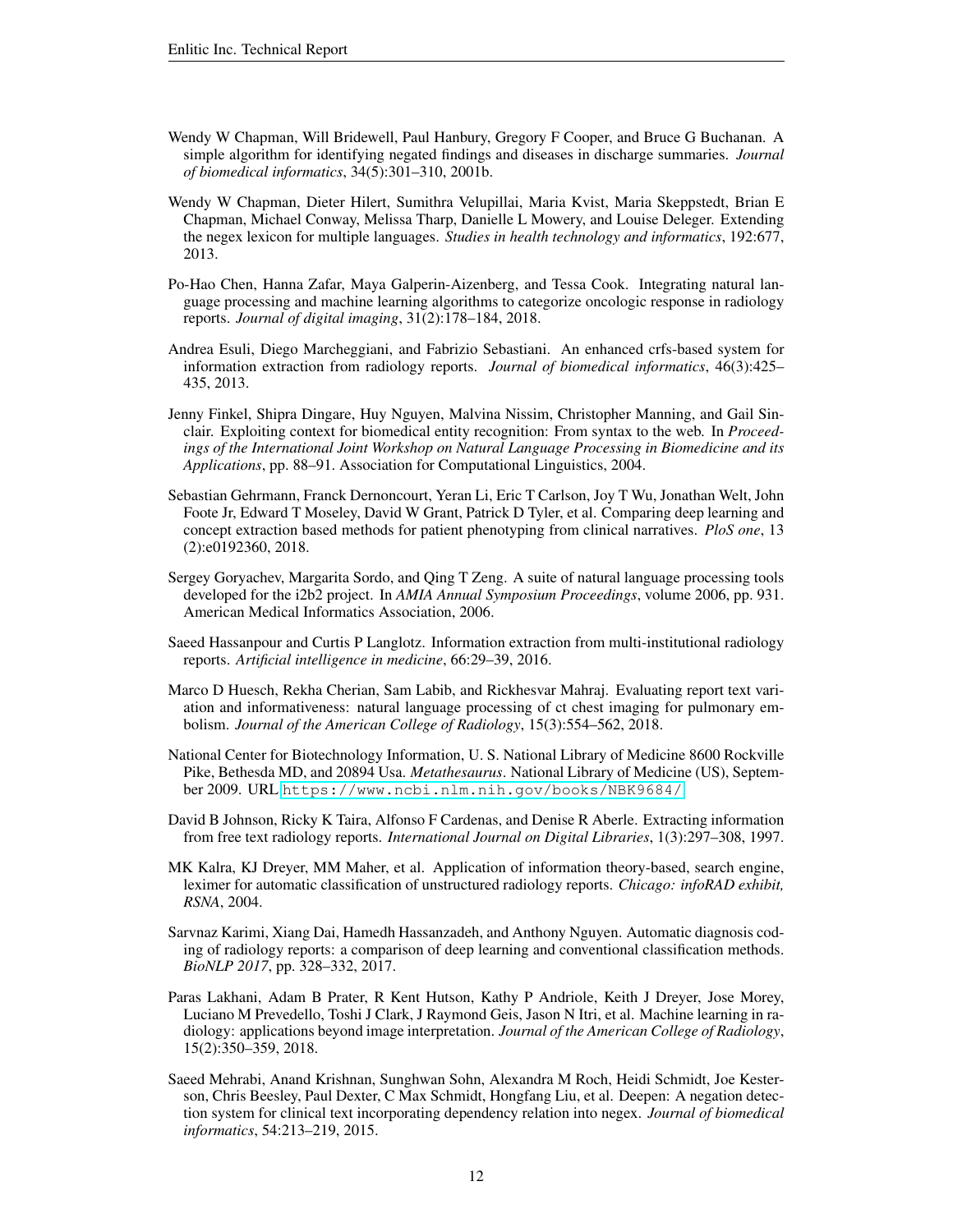- <span id="page-12-9"></span>Nidhin Nandhakumar, Ehsan Sherkat, Evangelos E Milios, Hong Gu, and Michael Butler. Clinically significant information extraction from radiology reports. In *Proceedings of the 2017 ACM Symposium on Document Engineering*, pp. 153–162. ACM, 2017.
- <span id="page-12-1"></span>Houssam Nassif, Ryan Woods, Elizabeth Burnside, Mehmet Ayvaci, Jude Shavlik, and David Page. Information extraction for clinical data mining: a mammography case study. In *Data Mining Workshops, 2009. ICDMW'09. IEEE International Conference on*, pp. 37–42. IEEE, 2009.
- <span id="page-12-5"></span>Yifan Peng, Xiaosong Wang, Le Lu, Mohammadhadi Bagheri, Ronald Summers, and Zhiyong Lu. Negbio: a high-performance tool for negation and uncertainty detection in radiology reports. *AMIA Summits on Translational Science Proceedings*, 2017:188, 2018.
- <span id="page-12-3"></span>Guergana K Savova, James J Masanz, Philip V Ogren, Jiaping Zheng, Sunghwan Sohn, Karin C Kipper-Schuler, and Christopher G Chute. Mayo clinical text analysis and knowledge extraction system (ctakes): architecture, component evaluation and applications. *Journal of the American Medical Informatics Association*, 17(5):507–513, 2010.
- <span id="page-12-2"></span>Merlijn Sevenster, Rob Van Ommering, and Yuechen Qian. Automatically correlating clinical findings and body locations in radiology reports using medlee. *Journal of digital imaging*, 25(2): 240–249, 2012.
- <span id="page-12-6"></span>Hideyuki Tanushi, Hercules Dalianis, Martin Duneld, Maria Kvist, Maria Skeppstedt, and Sumithra Velupillai. Negation scope delimitation in clinical text using three approaches: Negex, pycontextnlp and synneg. In *19th Nordic Conference of Computational Linguistics (NODALIDA 2013), May 22-24, 2013, Oslo, Norway*, pp. 387–474. Linkoping University Electronic Press, 2013. ¨
- <span id="page-12-0"></span>Yanshan Wang, Liwei Wang, Majid Rastegar-Mojarad, Sungrim Moon, Feichen Shen, Naveed Afzal, Sijia Liu, Yuqun Zeng, Saeed Mehrabi, Sunghwan Sohn, et al. Clinical information extraction applications: a literature review. *Journal of biomedical informatics*, 2017.
- <span id="page-12-7"></span>Yonghui Wu, Min Jiang, Jun Xu, Degui Zhi, and Hua Xu. Clinical named entity recognition using deep learning models. In *AMIA Annual Symposium Proceedings*, volume 2017, pp. 1812. American Medical Informatics Association, 2017.
- <span id="page-12-8"></span>Yunqing Xia, Xiaoshi Zhong, Peng Liu, Cheng Tan, Sen Na, Qinan Hu, and Yaohai Huang. Combining metamap and ctakes in disorder recognition: Thcib at clef ehealth lab 2013 task 1. In *CLEF (Working Notes)*, 2013.
- <span id="page-12-4"></span>John Zech, Margaret Pain, Joseph Titano, Marcus Badgeley, Javin Schefflein, Andres Su, Anthony Costa, Joshua Bederson, Joseph Lehar, and Eric Karl Oermann. Natural language–based machine learning models for the annotation of clinical radiology reports. *Radiology*, 287(2):570–580, 2018.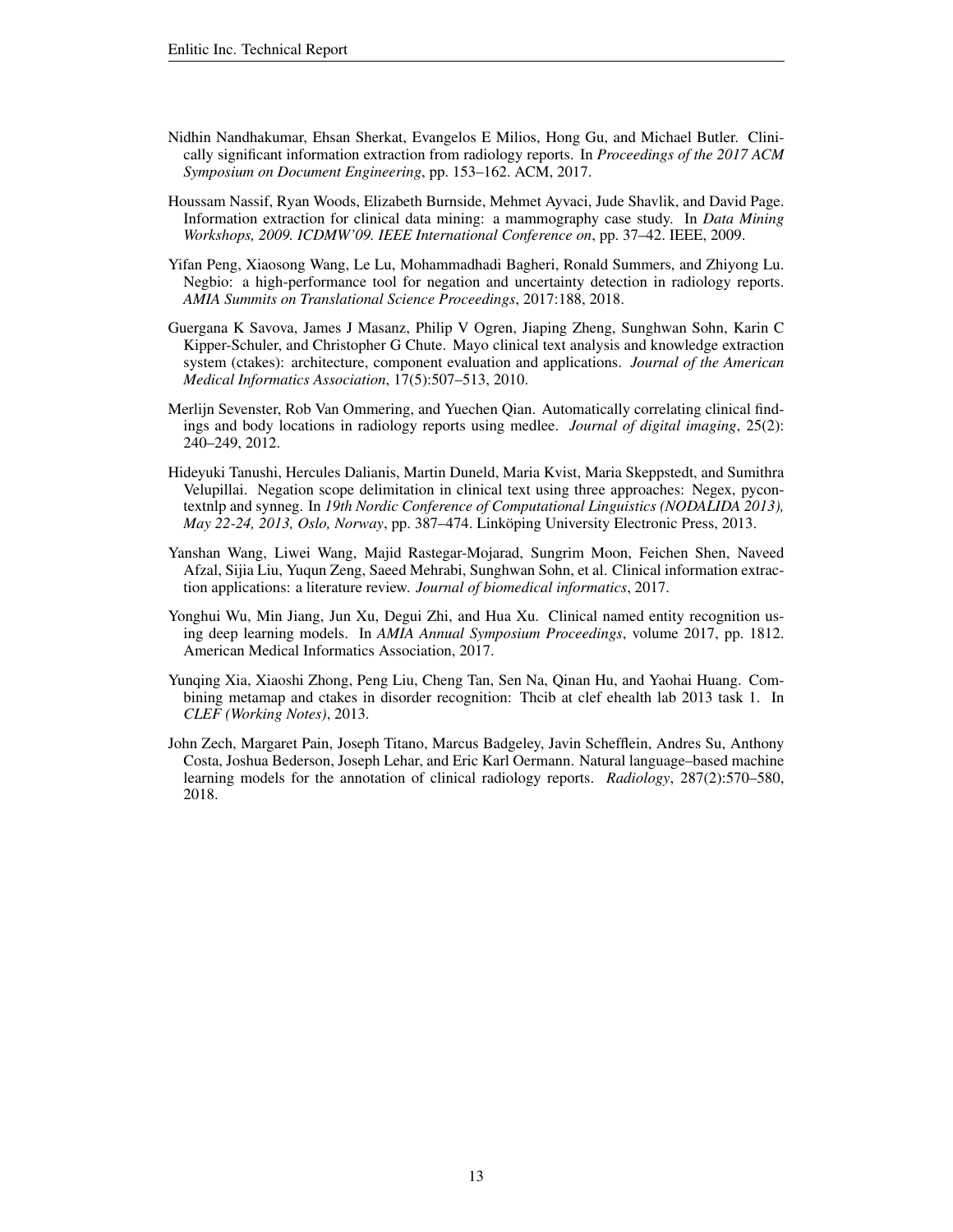# A APPENDIX

<span id="page-13-0"></span>

| Keyword                           | # Pos. Reports   | precision | C.I. ( $\alpha = 95\%$ ) |
|-----------------------------------|------------------|-----------|--------------------------|
| acute ischemic event <sup>1</sup> | $\overline{c}$   | 1/2       | 0.500                    |
| aneurysm                          | 552              | 30/30     | [1.000, 1.000]           |
| arachnoid cyst <sup>2</sup>       | $\overline{0}$   | N/A       | N/A                      |
| atrophy                           | 19052            | 51/52     | [0.942, 1.000]           |
| bleeding                          | 66               | 30/30     | [1.000, 1.000]           |
| calcification                     | 2935             | 33/33     | [1.000, 1.000]           |
| cancer                            | 3                | 3/3       | 1.000                    |
| chronic ischemic event            | $\mathbf{1}$     | 1/1       | 1.000                    |
| cva                               | 8                | 7/8       | 0.875                    |
| cystic necrosis                   | $\mathbf{1}$     | 1/1       | 1.000                    |
| dissection                        | 80               | 32/33     | [0.923, 1.000]           |
| encephalomalacia                  | 959              | 32/32     | [1.000, 1.000]           |
| fracture                          | 903              | 33/34     | [0.913, 1.000]           |
| glioblastoma                      | 19               | 18/19     | 0.947                    |
| haemorrhage <sup>2</sup>          | $\boldsymbol{0}$ | N/A       | N/A                      |
| hematoma                          | 2927             | 35/36     | [0.917, 1.000]           |
| hemorrhage                        | 3678             | 31/33     | [0.855, 1.000]           |
| hernia                            | 62               | 33/33     | [1.000, 1.000]           |
| hydrocephalus                     | 610              | 33/34     | [0.913, 1.000]           |
| hygroma                           | 275              | 36/36     | [1.000, 1.000]           |
| infarct                           | 9976             | 33/33     | [1.000, 1.000]           |
| ischemia                          | 2866             | 34/34     | [1.000, 1.000]           |
| ischemic change                   | 2981             | 33/33     | [1.000, 1.000]           |
| malformation                      | 38               | 31/32     | [0.943, 0.994]           |
| mass                              | 3959             | 33/33     | [1.000, 1.000]           |
| meningioma                        | 1036             | 33/34     | [0.912, 1.000]           |
| polyp                             | 1827             | 34/34     | [1.000, 1.000]           |
| polyposis                         | 547              | 32/32     | [1.000, 1.000]           |
| rupture                           | 61               | 33/35     | [0.890, 0.996]           |
| stroke <sup>1</sup>               | 109              | 19/32     | [0.444, 0.743]           |
| thrombosis                        | 51               | 30/31     | [0.927, 1.000]           |
| thrombus                          | 181              | 33/34     | [0.917, 1.000]           |
| tumor                             | 127              | 39/42     | [0.862, 0.995]           |

Table 4: Samples and confidence intervals generated per abnormality after false positive reduction for Site 1

<sup>&</sup>lt;sup>1</sup>Abnormalities with confidence interval lower bound less than  $85\%$ 

 $2$ There were no reports positive for this abnormality in the dataset